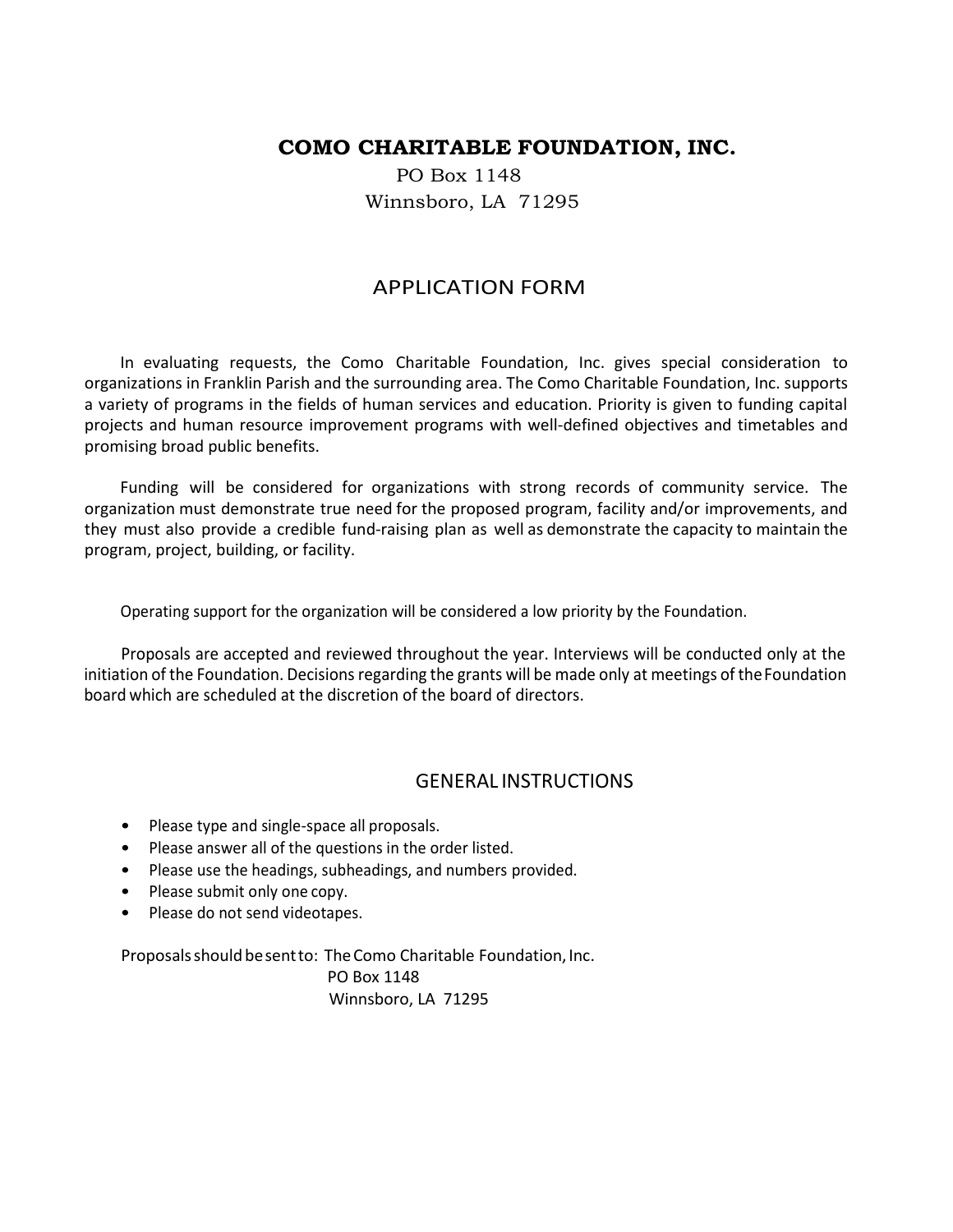# **Como Charitable Foundation, Inc.**

PO Box 1148 Winnsboro, LA 71295

## Grant Proposal Format

#### I. PROPOSALNARRATIVE -*Please donot usemore thantwopages*

- A. Background-Describetheworkofyouragency,addressing eachofthefollowingtopics:
	- 1. Abrief description of its history and mission.
	- 2. The issue(s) that your organization works to address.
	- 3. Current programs and accomplishments. Please emphasize the achievements of the past year.
- B. Description Please describe the program for which you seek funding.
- C. Evaluation Please explain how you will measure the effectiveness of your activities.
- II. PROPOSAL SUMMARY The attached Grant Proposal Summary Sheet *must be completed.*

Ill. FINANCIAL INFORMATION - Overall Organization – Provide:

- Organization's current and prior year operating budget, including expenses and revenue; list sourcesofrevenuereceivedandthosepending,includingin-kind.
- Most recent annual financial statement (audited, if available).

IV. OTHER SUPPORTING MATERIAL – Provide:

- A list of your board of directors and their principal affiliations. Please include criteria for board selection.
- Acopy of the IRS determination letter indicating  $501$  (C) (3) and  $509$ (a) tax exempt status or that offiscal agent.
- Your most recentannual report, if available.
- Agency affiliation with federated funds or public agencies.

**Grant applications are considered at quarterly board meetings or at other called meetings of the Como Charitable Foundation, Inc.**